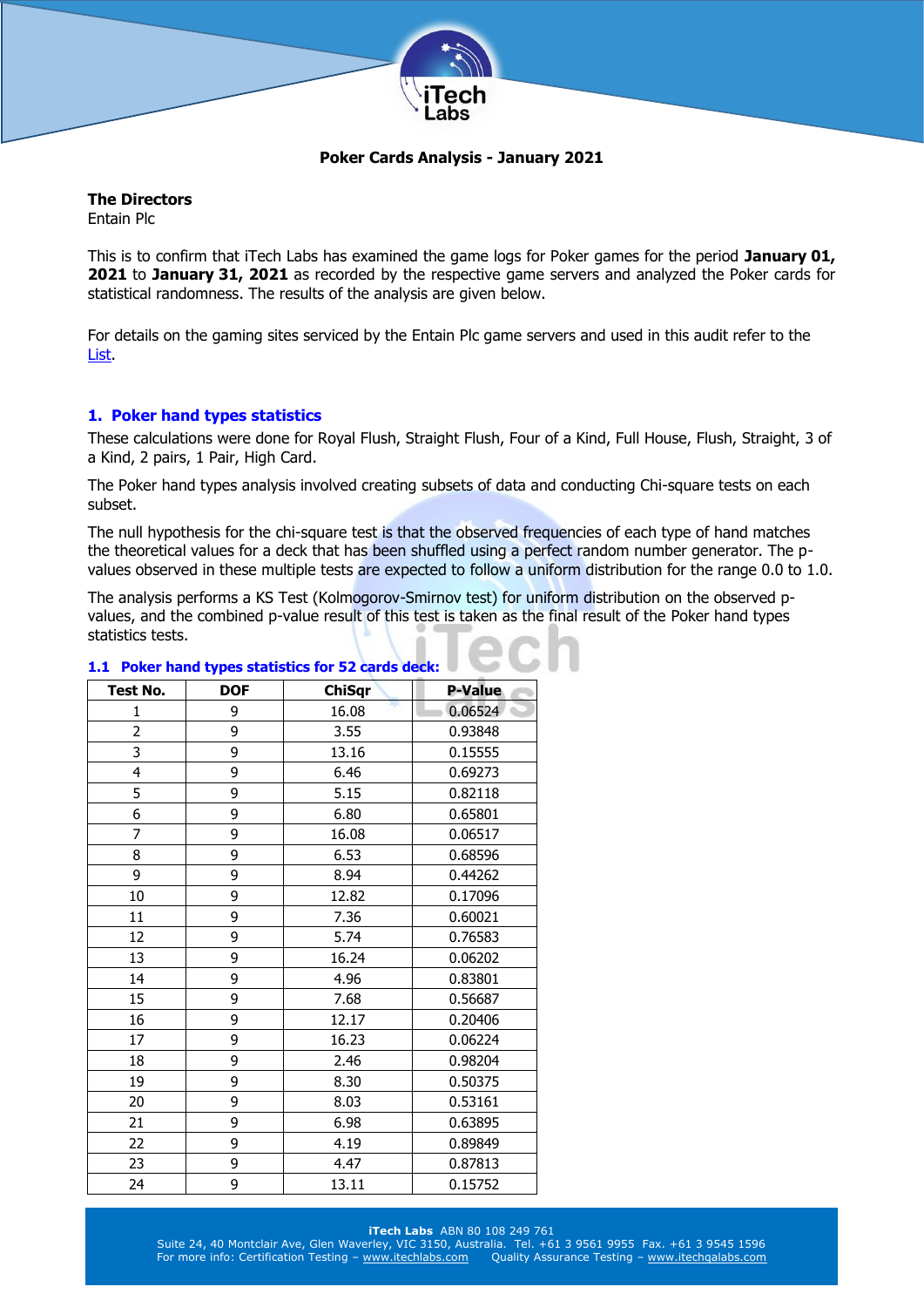| 25       | 9      | 3.69             | 0.93038                    |  |
|----------|--------|------------------|----------------------------|--|
| 26       | 9      | 10.06<br>0.34551 |                            |  |
| 27       | 9      | 7.21<br>0.61530  |                            |  |
| 28       | 9      | 7.96             | 0.53779                    |  |
| 29       | 9      | 4.93             | 0.84029                    |  |
| 30       | 9      | 6.01             | 0.73853                    |  |
| 31       | 9      | 19.11            | 0.02427                    |  |
| 32       | 9      | 9.56             | 0.38728                    |  |
| 33       | 9      | 7.49             | 0.58640                    |  |
| 34       | 9      | 14.50            | 0.10560                    |  |
| 35       | 9      | 15.13            | 0.08733                    |  |
| 36       | 9      | 11.38            | 0.25070                    |  |
| 37       | 9      | 13.38            | 0.14623                    |  |
| 38       | 9      | 2.63             | 0.97715                    |  |
| 39       | 9      | 17.67            | 0.03918                    |  |
| 40       | 9      | 7.77             | 0.55726                    |  |
| 41       | 9      | 7.47             | 0.58808                    |  |
| 42       | 9      | 6.30             | 0.70993                    |  |
| 43       | 9      | 6.24             | 0.71563                    |  |
| 44       | 9      | 12.49            | 0.18726                    |  |
| 45       | 9      | 8.34             | 0.50049                    |  |
|          |        |                  |                            |  |
| 46       | 9      | 14.44            | 0.10740                    |  |
| 47       | 9      | 11.54            | 0.24060                    |  |
| 48       | 9      | 7.54             | 0.58099                    |  |
| 49       | 9      | <b>20.90</b>     | 0.01309                    |  |
| 50       | 9      | 8.54             | 0.48061                    |  |
| 51       | 9      | 13.17            | 0.15517                    |  |
| 52       | 9      | 12.30            | 0.19686<br>$\circ$ $\circ$ |  |
|          |        |                  |                            |  |
| 53       | 9      | 7.20             | 0.61653                    |  |
| 54       | 9      | 3.46             | 0.94346                    |  |
| 55       | 9      | 7.96             | 0.53861                    |  |
| 56       | 9      | 11.87            | 0.22098                    |  |
| 57       | 9      | 8.38             | 0.49675                    |  |
| 58       | 9      | 11.67            | 0.23232                    |  |
| 59       | 9      | 11.27            | 0.25755                    |  |
| 60       | 9      | 7.95             | 0.53967                    |  |
| 61       | 9      | 3.37             | 0.94802                    |  |
| 62       | 9      | 16.08            | 0.06530                    |  |
| 63       | 9      | 16.95            | 0.04951                    |  |
| 64       | 9      | 6.90             | 0.64796                    |  |
| 65       | 9      | 8.57             | 0.47780                    |  |
| 66       | 9      | 8.33             | 0.50086                    |  |
| 67       | 9      | 10.00            | 0.35085                    |  |
| 68       | 9      | 10.11            | 0.34149                    |  |
| 69       | 9      | 12.74            | 0.17479                    |  |
| 70       | 9      | 15.49            | 0.07822                    |  |
| 71       | 9      | 14.22            | 0.11488                    |  |
| 72       | 9      | 14.12            | 0.11815                    |  |
|          |        |                  |                            |  |
| 73       | 9      | 5.84             | 0.75566                    |  |
| 74       | 9      | 7.48             | 0.58754                    |  |
| 75       | 9      | 5.54             | 0.78459                    |  |
| 76       | 9      | 7.34             | 0.60188                    |  |
| 77       | 9      | 12.29            | 0.19738                    |  |
| 78<br>79 | 9<br>9 | 3.54<br>5.54     | 0.93911<br>0.78527         |  |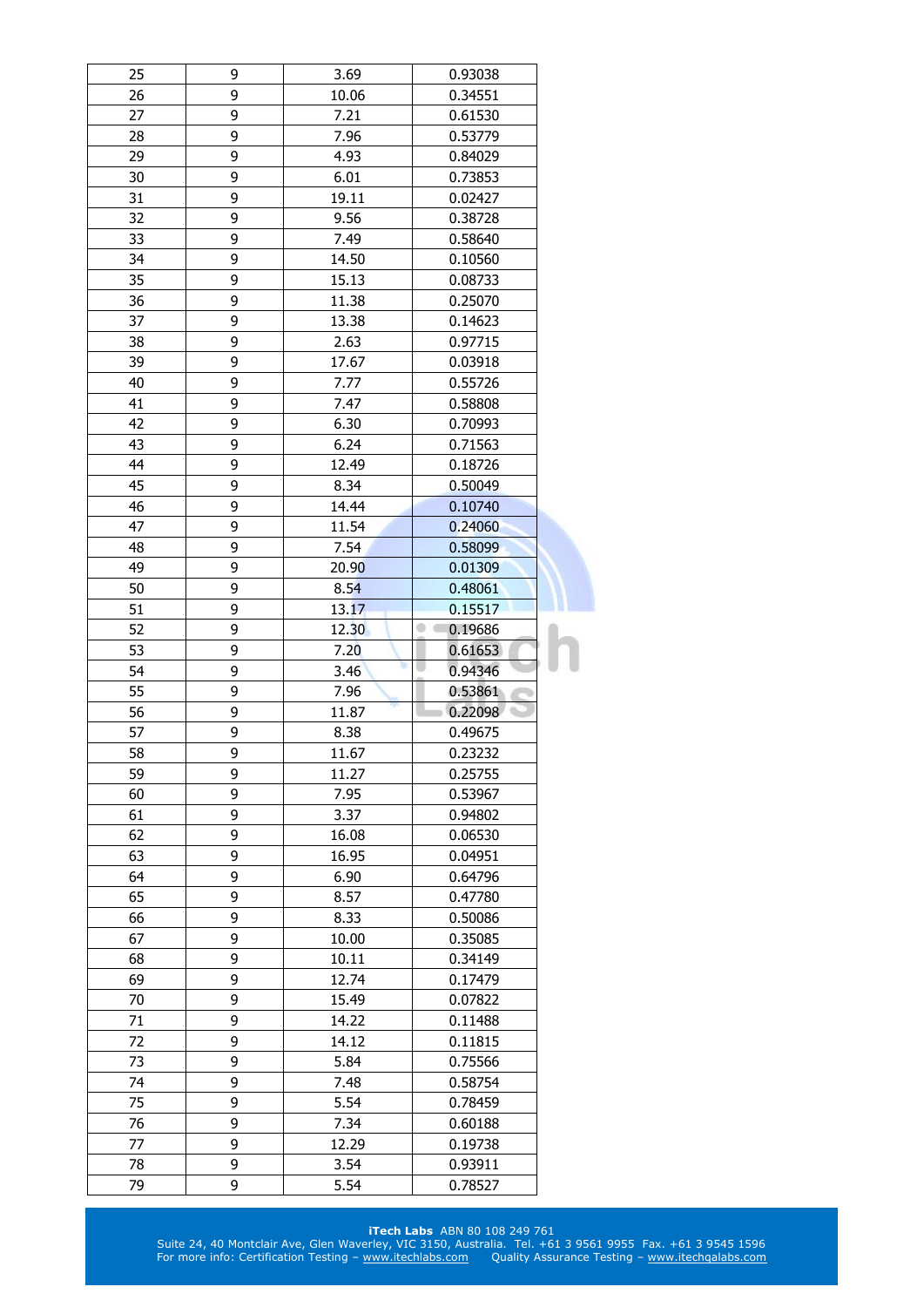| 80  | 9 | 4.36                                             | 0.88641 |
|-----|---|--------------------------------------------------|---------|
| 81  | 9 | 12.58                                            | 0.18275 |
| 82  | 9 | 9.71                                             | 0.37477 |
| 83  | 9 | 24.30                                            | 0.00385 |
| 84  | 9 | 7.68                                             | 0.56639 |
| 85  | 9 | 4.98                                             | 0.83632 |
| 86  | 9 | 11.07                                            | 0.27077 |
| 87  | 9 | 1.97                                             | 0.99189 |
| 88  | 9 | 25.13                                            | 0.00283 |
| 89  | 9 | 17.40                                            | 0.04281 |
| 90  | 9 | 15.46                                            | 0.07895 |
| 91  | 9 | 9.70                                             | 0.37545 |
| 92  | 9 | 8.65                                             | 0.47047 |
| 93  | 9 | 14.31                                            | 0.11160 |
| 94  | 9 | 8.00                                             | 0.53420 |
| 95  | 9 | 4.09                                             | 0.90511 |
| 96  | 9 | 10.35                                            | 0.32292 |
| 97  | 9 | 8.42                                             | 0.49196 |
| 98  | 9 | 16.45                                            | 0.05813 |
| 99  | 9 | 9.31                                             | 0.40924 |
| 100 | 9 | 8.33                                             | 0.50111 |
|     |   |                                                  |         |
|     |   | Combined P-value for all tests (Using KS method) | 0.19951 |

*1)* The P-values are observed probabilities from the Chi-Square tests. The last row shows the result of the KS Test performed on the p-values for all Chi-Square tests, where there are sufficient data.

| <b>DOF</b> | <b>ChiSqr</b> | <b>P-Value</b>                                   |
|------------|---------------|--------------------------------------------------|
| 9          | 10.94         | 0.28016                                          |
| q          | 9.61          | 0.38272                                          |
| 9          | 4.44          | 0.88023                                          |
| q          | 4.77          | 0.85364                                          |
| q          | 5.52          | 0.78664                                          |
|            |               | N/A (Insufficient<br>data)                       |
|            |               | Combined P-value for all tests (Using KS method) |

## **1.2 Poker hand types statistics for 36 cards deck:**

*Notes:* 

*1)* The P-values are observed probabilities from the Chi-Square tests. The last row shows the result of the KS Test performed on the p-values for all Chi-Square tests, where there are sufficient data.

# **2. Poker rank statistics**

The Poker rank analysis aims to establish that the rank of the cards in each position was equally distributed in one of the 13 possible ranks (2, 3, 4, 5, 6, 7, 8, 9, 10, J, Q, K, A) for a 52 card deck and 9 ranks (6, 7, 8, 9, 10, J, Q, K, A) for a 36 card deck.

The Poker rank analysis involved creating subsets of data and conducting Chi-square tests on each subset. The analysis performs a KS Test (Kolmogorov-Smirnov test) for uniform distribution on the observed pvalues, and the combined p-value result of this test is taken as the final result of the Ranks statistics tests.

### **2.1 Poker rank statistics for 52 cards deck:**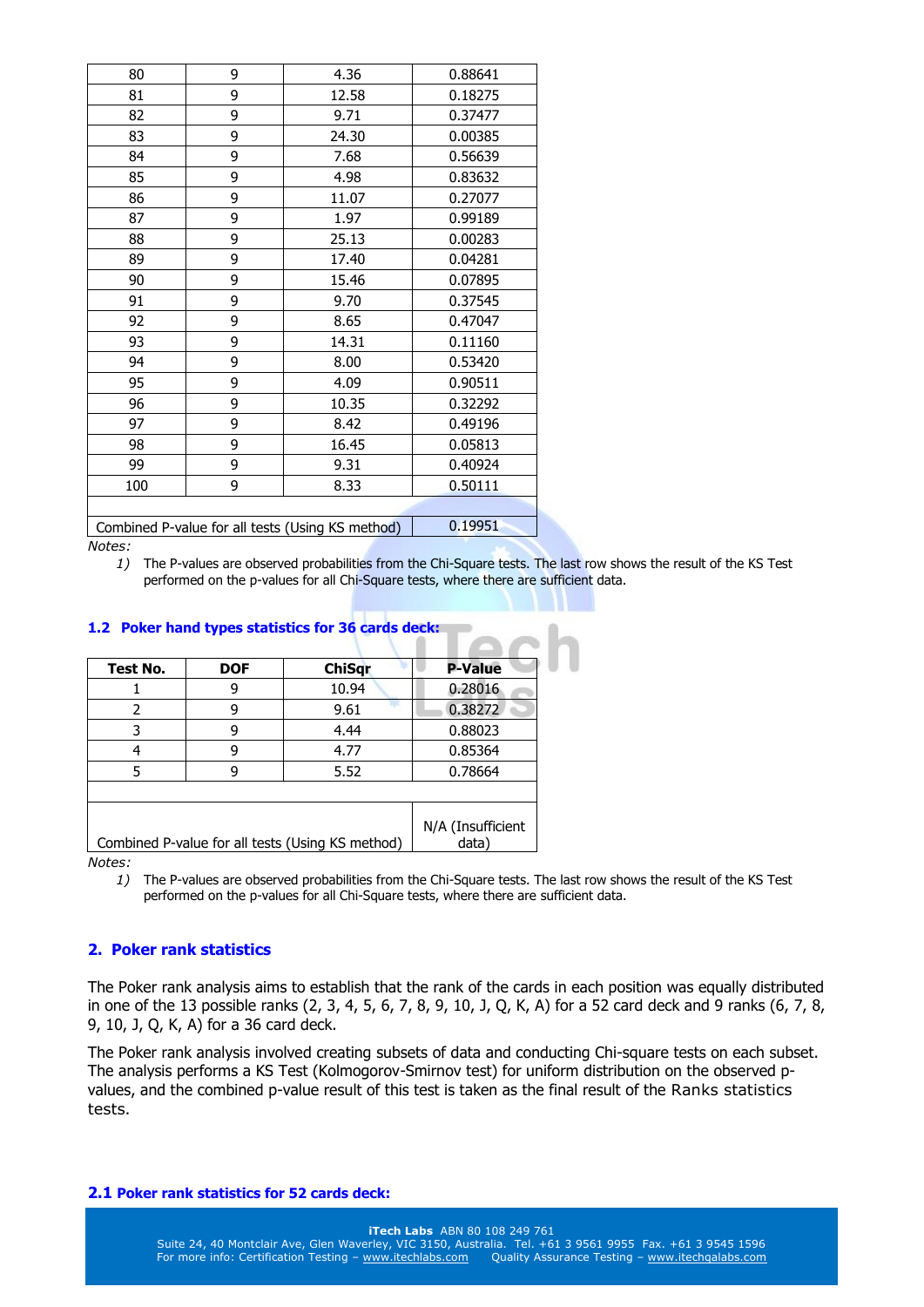| Test No.       | <b>Positions</b> | <b>DOF</b> | <b>ChiSqr</b> | <b>P-Value</b> |
|----------------|------------------|------------|---------------|----------------|
| 1              | 7                | 84         | 84.23         | 0.47236        |
| $\overline{2}$ | 7                | 84         | 75.87         | 0.72459        |
| 3              | 7                | 84         | 88.54         | 0.34629        |
| 4              | 7                | 84         | 93.63         | 0.22142        |
| 5              | 7                | 84         | 99.57         | 0.11802        |
| 6              | 7                | 84         | 93.59         | 0.22229        |
| 7              | 7                | 84         | 76.49         | 0.70749        |
| 8              | 7                | 84         | 84.30         | 0.47032        |
| 9              | 7                | 84         | 77.11         | 0.68973        |
| 10             | 7                | 84         | 86.80         | 0.39548        |
| 11             | 7                | 84         | 73.07         | 0.79700        |
| 12             | $\overline{7}$   | 84         | 88.52         | 0.34676        |
| 13             | 7                | 84         | 75.87         | 0.72468        |
| 14             | 7                | 84         | 69.75         | 0.86779        |
| 15             | $\overline{7}$   | 84         | 83.12         | 0.50652        |
| 16             | 7                | 84         | 88.87         | 0.33727        |
| 17             | $\overline{7}$   | 84         | 66.49         | 0.92008        |
| 18             | 7                | 84         | 77.16         | 0.68824        |
| 19             | 7                | 84         | 73.29         | 0.79177        |
| 20             | 7                | 84         | 70.63         | 0.85076        |
| 21             | 7                | 84         | 95.46         | 0.18465        |
| 22             | 7                | 84         | 94.98         | 0.19379        |
| 23             | 7                | 84         | 94.36         | 0.20623        |
| 24             | 7                | 84         | 65.73         | 0.92982        |
| 25             | 7                | 84         | 88.19         | 0.35593        |
| 26             | 7                | 84         | 68.93         | 0.88261        |
| 27             | $\overline{7}$   | 84         | 99.91         | 0.11351        |
| 28             | 7                | 84         | 75.78         | 0.72715        |
| 29             | 7                | 84         | 82.43         | 0.52802        |
| 30             | 7                | 84         | 71.91         | 0.82380        |
| 31             | 7                | 84         | 77.91         | 0.66641        |
| 32             | 7                | 84         | 99.59         | 0.11772        |
| 33             | $\overline{7}$   | 84         | 80.94         | 0.57438        |
| 34             | 7                | 84         | 61.97         | 0.96589        |
| 35             | 7                | 84         | 71.49         | 0.83294        |
| 36             | 7                | 84         | 90.44         | 0.29616        |
| 37             | 7                | 84         | 85.69         | 0.42813        |
| 38             | 7                | 84         | 75.24         | 0.74189        |
| 39             | 7                | 84         | 80.43         | 0.59024        |
| 40             | 7                | 84         | 84.49         | 0.46452        |
| 41             | 7                | 84         | 97.07         | 0.15590        |
| 42             | 7                | 84         | 121.14        | 0.00499        |
| 43             | 7                | 84         | 78.87         | 0.63785        |
| 44             | 7                | 84         | 87.15         | 0.38539        |
| 45             | 7                | 84         | 89.27         | 0.32656        |
| 46             | $\overline{7}$   | 84         | 77.14         | 0.68882        |
| 47             | 7                | 84         | 74.90         | 0.75087        |
| 48             | 7                | 84         | 63.21         | 0.95610        |
| 49             | 7                | 84         | 78.43         | 0.65085        |
| 50             | 7                | 84         | 102.53        | 0.08276        |
| 51             | 7                | 84         | 67.57         | 0.90466        |
| 52             | 7                | 84         | 75.23         | 0.74219        |
| 53             | 7                | 84         | 96.32         | 0.16895        |
| 54             | 7                | 84         | 95.99         | 0.17490        |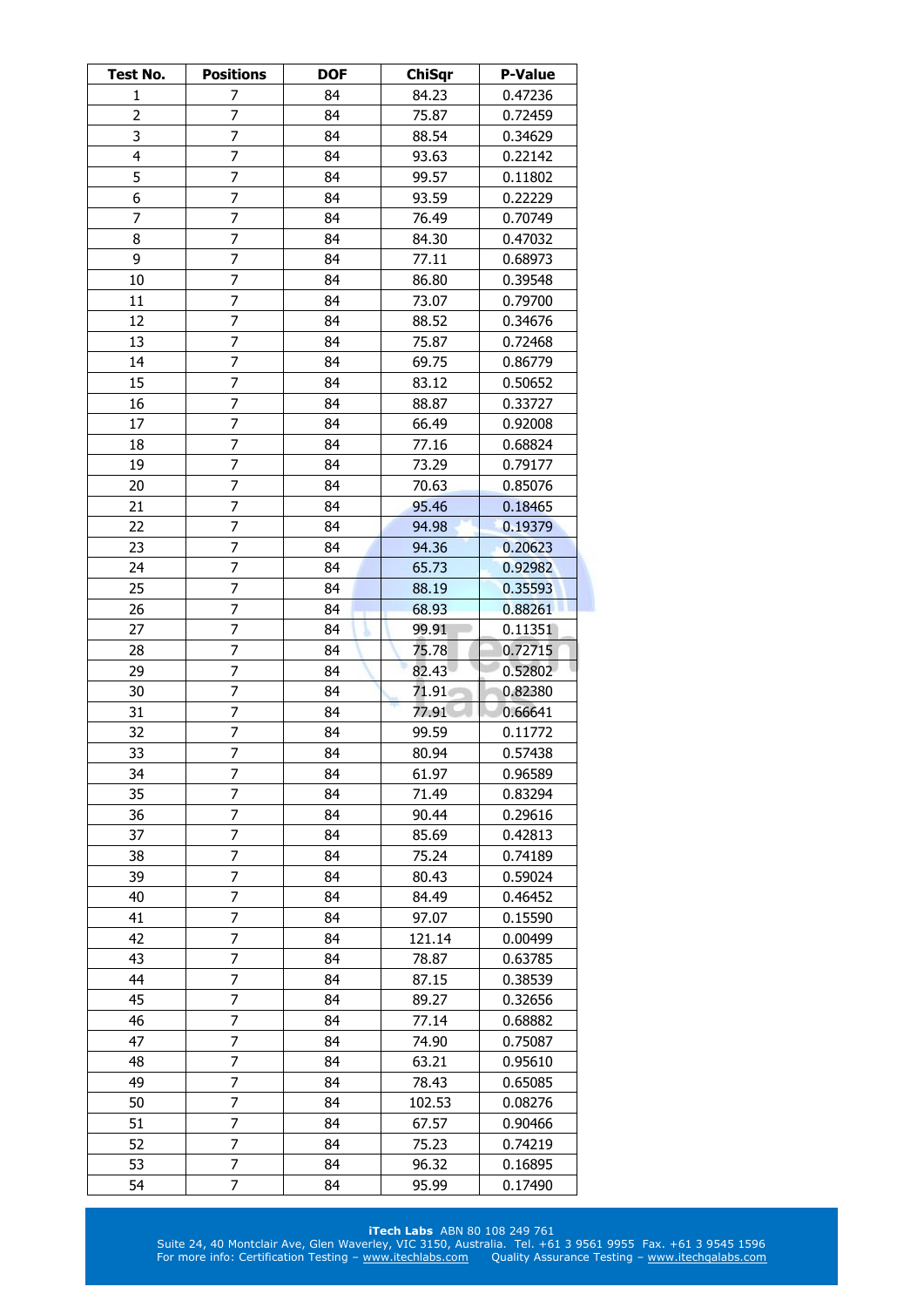| 55  | 7                                                | 84 | 69.40  | 0.87426 |
|-----|--------------------------------------------------|----|--------|---------|
| 56  | 7                                                | 84 | 74.91  | 0.75051 |
| 57  | 7                                                | 84 | 109.12 | 0.03413 |
| 58  | 7                                                | 84 | 91.07  | 0.28017 |
| 59  | 7                                                | 84 | 94.32  | 0.20714 |
| 60  | 7                                                | 84 | 68.69  | 0.88667 |
| 61  | 7                                                | 84 | 91.24  | 0.27614 |
| 62  | 7                                                | 84 | 74.18  | 0.76945 |
| 63  | 7                                                | 84 | 101.09 | 0.09864 |
| 64  | 7                                                | 84 | 71.82  | 0.82569 |
| 65  | 7                                                | 84 | 81.61  | 0.55368 |
| 66  | 7                                                | 84 | 91.44  | 0.27116 |
| 67  | 7                                                | 84 | 67.47  | 0.90617 |
| 68  | 7                                                | 84 | 80.84  | 0.57731 |
| 69  | 7                                                | 84 | 95.63  | 0.18140 |
| 70  | $\overline{7}$                                   | 84 | 75.83  | 0.72568 |
| 71  | 7                                                | 84 | 80.96  | 0.57372 |
| 72  | 7                                                | 84 | 67.88  | 0.89993 |
| 73  | 7                                                | 84 | 77.01  | 0.69263 |
| 74  | 7                                                | 84 | 73.21  | 0.79357 |
| 75  | 7                                                | 84 | 86.28  | 0.41059 |
| 76  | 7                                                | 84 | 70.60  | 0.85134 |
| 77  | 7                                                | 84 | 82.74  | 0.51852 |
| 78  | 7                                                | 84 | 87.27  | 0.38195 |
| 79  | 7                                                | 84 | 97.02  | 0.15683 |
| 80  | $\overline{7}$                                   | 84 | 66.75  | 0.91661 |
| 81  | 7                                                | 84 | 85.93  | 0.42099 |
| 82  | 7                                                | 84 | 86.10  | 0.41604 |
| 83  | 7                                                | 84 | 95.72  | 0.17977 |
| 84  | 7                                                | 84 | 61.52  | 0.96899 |
| 85  | 7                                                | 84 | 83.07  | 0.50814 |
| 86  | 7                                                | 84 | 79.60  | 0.61565 |
| 87  | $\overline{7}$                                   | 84 | 93.33  | 0.22779 |
| 88  | $\overline{7}$                                   | 84 | 88.25  | 0.35420 |
| 89  | 7                                                | 84 | 105.44 | 0.05685 |
| 90  | 7                                                | 84 | 93.01  | 0.23484 |
| 91  | 7                                                | 84 | 105.66 | 0.05518 |
| 92  | 7                                                | 84 | 69.73  | 0.86825 |
| 93  | 7                                                | 84 | 87.50  | 0.37538 |
| 94  | 7                                                | 84 | 75.87  | 0.72461 |
| 95  | 7                                                | 84 | 74.55  | 0.76000 |
| 96  | 7                                                | 84 | 89.53  | 0.31947 |
| 97  | 7                                                | 84 | 85.62  | 0.43037 |
| 98  | 7                                                | 84 | 94.20  | 0.20957 |
| 99  | 7                                                | 84 | 93.41  | 0.22613 |
| 100 | 7                                                | 84 | 77.76  | 0.67078 |
|     |                                                  |    |        |         |
|     | Combined P-value for all tests (Using KS method) |    |        | 0.72562 |

*1)* The P-values are observed probabilities from the Chi-Square tests. The last row shows the result of the KS Test performed on the p-values for all Chi-Square tests, where there are sufficient data.

### **2.2 Poker rank statistics for 36 cards deck:**

| Test No. | <b>Positions</b> | DOF | ChiSar | <b>P-Value</b> |
|----------|------------------|-----|--------|----------------|
|          |                  | 56  | 75.58  | 0.04166        |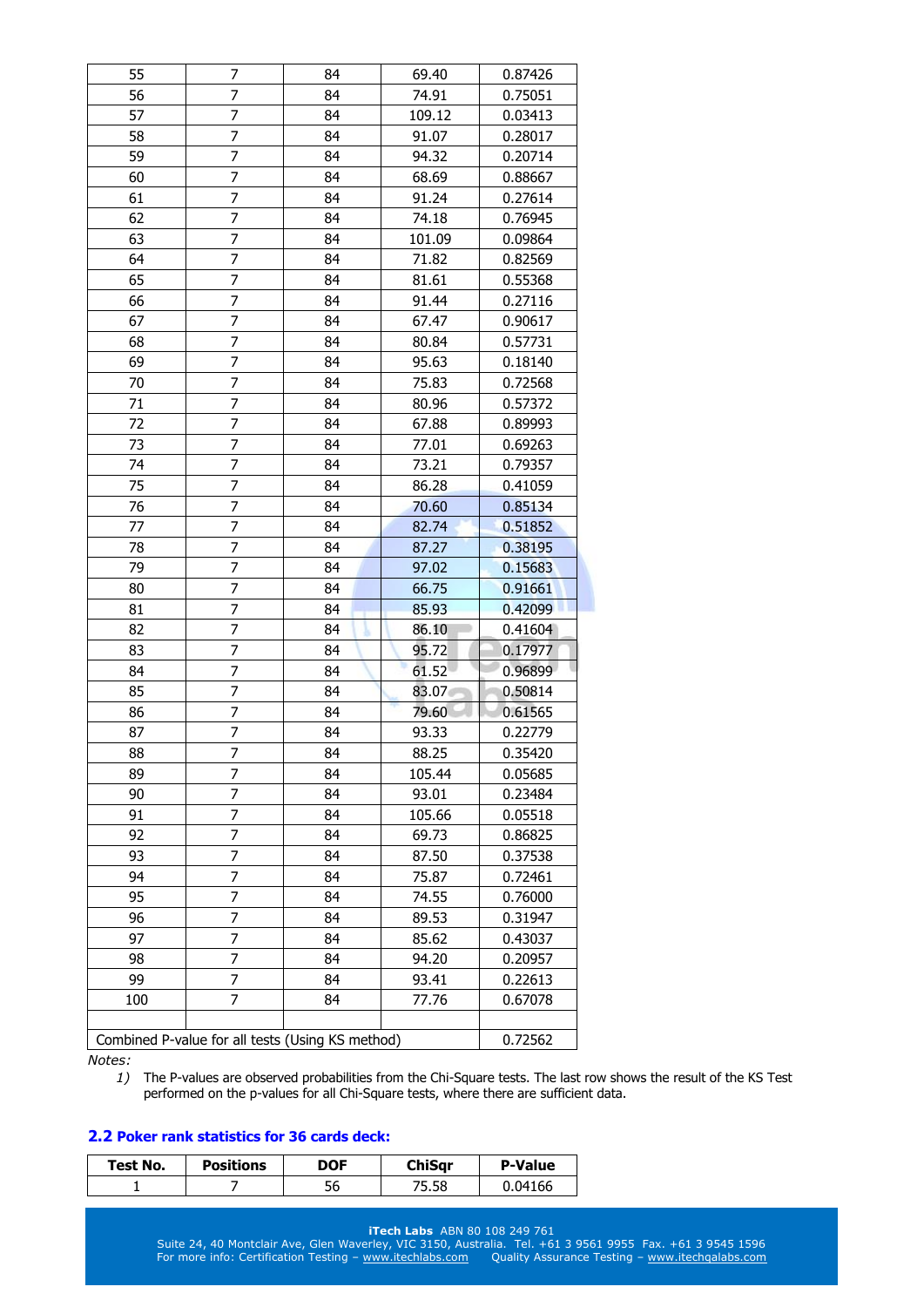| 2                       | 7                   | 56       | 61.49          | 0.28595            |
|-------------------------|---------------------|----------|----------------|--------------------|
| 3                       | 7                   | 56       | 46.35          | 0.81753            |
| $\overline{\mathbf{4}}$ | 7                   | 56       | 49.36          | 0.72261            |
| 5                       | 7                   | 56       | 66.66          | 0.15591            |
| $\overline{6}$          | $\overline{7}$      | 56       | 53.28          | 0.57840            |
| 7                       | 7                   | 56       | 47.32          | 0.78888            |
| 8                       | 7                   | 56       | 65.72          | 0.17559            |
| 9                       | $\overline{7}$      | 56       | 75.10          | 0.04513            |
| 10                      | 7                   | 56       | 64.12          | 0.21325            |
| 11                      | 7                   | 56       | 43.98          | 0.87804            |
| 12                      | 7                   | 56       | 49.34          | 0.72323            |
| 13                      | 7                   | 56       | 41.19          | 0.93084            |
| 14                      | 7                   | 56       | 43.58          | 0.88674            |
| 15                      | $\overline{7}$      | 56       | 50.47          | 0.68325            |
| 16                      | 7                   | 56       | 46.08          | 0.82510            |
| 17                      | 7                   | 56       | 47.58          | 0.78111            |
| 18                      | $\overline{7}$      | 56       | 41.37          | 0.92802            |
| 19                      | 7                   | 56       | 44.43          | 0.86766            |
| 20                      | 7                   | 56       | 76.36          | 0.03661            |
| 21                      | $\overline{7}$      | 56       | 64.60          | 0.20129            |
| 22                      | 7                   | 56       |                |                    |
|                         |                     | 56       | 45.78<br>53.23 | 0.83348            |
| 23                      | 7                   |          |                | 0.58046            |
| 24                      | 7                   | 56       | 53.57          | 0.56739            |
| 25                      | 7                   | 56       | 54.06          | 0.54880            |
| 26                      | 7                   | 56       | 45.60          | 0.83830            |
| 27                      | 7                   | 56       | 82.21          | 0.01284            |
| 28<br>29                | $\overline{7}$<br>7 | 56       | 59.65          | 0.34430            |
|                         |                     |          |                |                    |
|                         |                     | 56       | 42.90          | 0.90082            |
| 30                      | 7                   | 56       | 65.49          | 0.18078            |
| 31                      | 7                   | 56       | 47.49          | 0.78390            |
| 32                      | 7                   | 56       | 41.42          | 0.92716            |
| 33                      | 7                   | 56       | 58.56          | 0.38180            |
| 34                      | $\overline{7}$      | 56       | 48.66          | 0.74636            |
| 35                      | 7                   | 56       | 56.31          | 0.46340            |
| 36                      | 7                   | 56       | 36.74          | 0.97825            |
| 37                      | 7                   | 56       | 46.82          | 0.80400            |
| 38                      | 7                   | 56       | 49.79          | 0.70759            |
| 39                      | 7                   | 56       | 61.29          | 0.29196            |
| 40                      | 7                   | 56       | 62.64          | 0.25244            |
| 41                      | 7                   | 56       | 49.00          | 0.73489            |
| 42                      | 7                   | 56       | 65.25          | 0.18607            |
| 43                      | $\overline{7}$      | 56       | 72.83          | 0.06479            |
| 44                      | 7                   | 56       | 67.09          | 0.14740            |
| 45                      | 7                   | 56       | 73.21          | 0.06109            |
| 46                      | 7                   | 56       | 52.02          | 0.62618            |
| 47                      | 7                   | 56       | 63.42          | 0.23136            |
| 48                      | 7                   | 56       | 67.36          | 0.14225            |
| 49                      | $\overline{7}$      | 56       | 68.83          | 0.11650            |
| 50                      | 7                   | 56       | 61.15          | 0.29637            |
| 51                      | 7                   | 56       | 67.39          | 0.14158            |
| 52                      | 7                   | 56       | 68.83          | 0.11650            |
| 53                      | 7                   | 56       | 59.94          | 0.33477            |
| 54                      | 7                   | 56       | 46.73          | 0.80664            |
| 55<br>56                | 7<br>7              | 56<br>56 | 75.24<br>52.71 | 0.04408<br>0.60033 |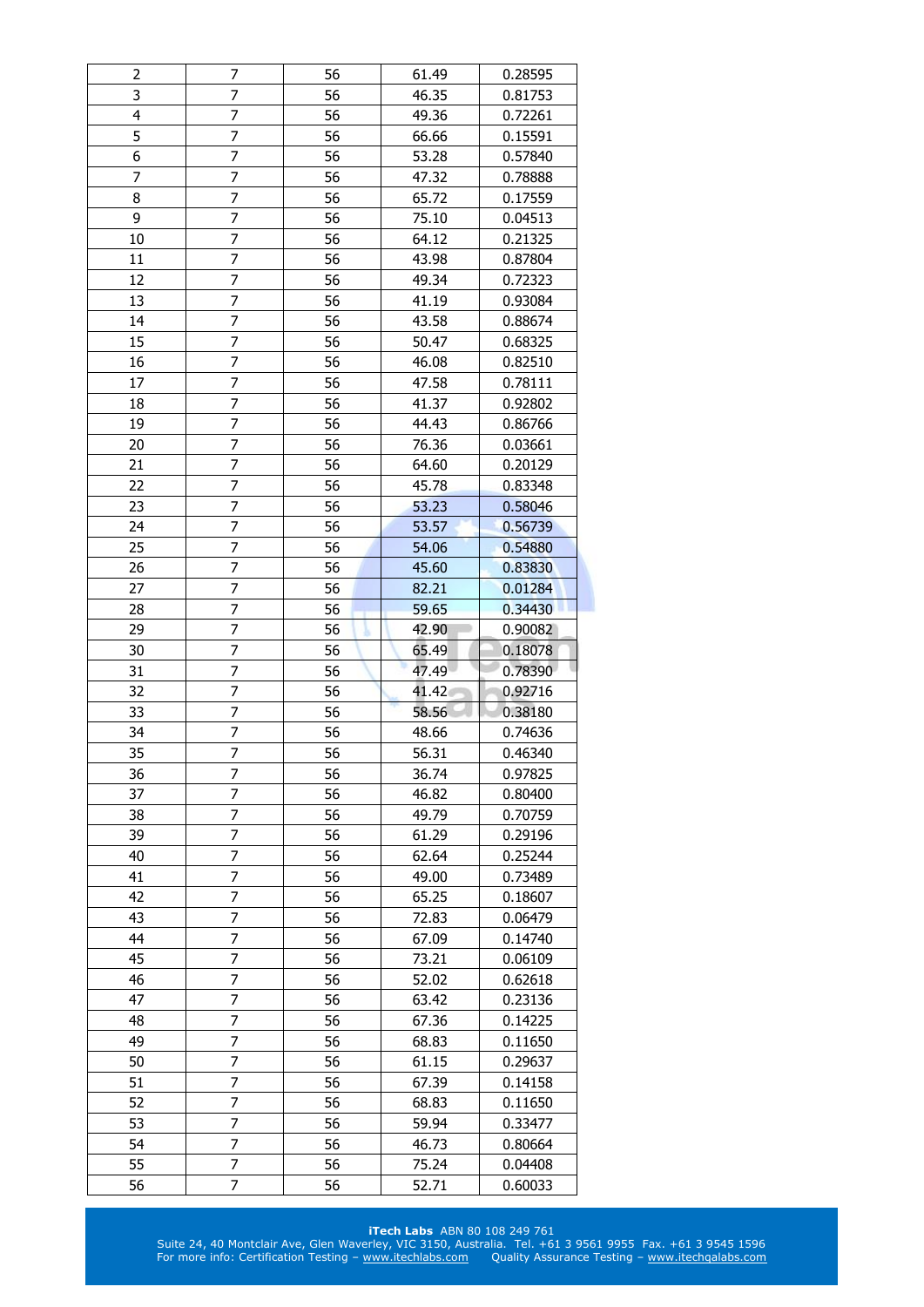| 57  | 7                                                | 56 | 46.77 | 0.80559 |
|-----|--------------------------------------------------|----|-------|---------|
| 58  | 7                                                | 56 | 32.22 | 0.99551 |
| 59  | 7                                                | 56 | 44.23 | 0.87229 |
| 60  | 7                                                | 56 | 58.32 | 0.39001 |
| 61  | 7                                                | 56 | 44.01 | 0.87723 |
| 62  | 7                                                | 56 | 58.93 | 0.36869 |
|     |                                                  |    |       |         |
| 63  | 7                                                | 56 | 51.66 | 0.63965 |
| 64  | 7                                                | 56 | 63.49 | 0.22946 |
| 65  | 7                                                | 56 | 67.39 | 0.14158 |
| 66  | 7                                                | 56 | 63.29 | 0.23471 |
| 67  | 7                                                | 56 | 38.92 | 0.96000 |
| 68  | 7                                                | 56 | 64.71 | 0.19870 |
| 69  | 7                                                | 56 | 56.65 | 0.45066 |
| 70  | 7                                                | 56 | 46.44 | 0.81497 |
| 71  | 7                                                | 56 | 40.07 | 0.94662 |
| 72  | $\overline{7}$                                   | 56 | 56.87 | 0.44260 |
| 73  | 7                                                | 56 | 50.20 | 0.69319 |
| 74  | 7                                                | 56 | 74.31 | 0.05131 |
| 75  | $\overline{7}$                                   | 56 | 56.03 | 0.47377 |
| 76  | 7                                                | 56 | 54.12 | 0.54631 |
| 77  | 7                                                | 56 | 58.42 | 0.38646 |
| 78  | 7                                                | 56 | 57.92 | 0.40433 |
| 79  | 7                                                | 56 | 56.20 | 0.46736 |
| 80  | 7                                                | 56 | 82.84 | 0.01138 |
| 81  | 7                                                | 56 | 49.90 | 0.70372 |
| 82  | $\overline{7}$                                   | 56 | 42.65 | 0.90566 |
| 83  | 7                                                | 56 | 45.90 | 0.83025 |
| 84  | $\overline{7}$                                   | 56 | 58.94 | 0.36862 |
| 85  | 7                                                | 56 | 59.67 | 0.34364 |
| 86  | 7                                                | 56 | 72.68 | 0.06632 |
| 87  | 7                                                | 56 | 63.36 | 0.23298 |
| 88  | 7                                                | 56 | 44.09 | 0.87555 |
| 89  | $\overline{7}$                                   | 56 | 54.72 | 0.52360 |
| 90  | $\overline{7}$                                   | 56 | 54.80 | 0.52051 |
| 91  | 7                                                | 56 | 49.82 | 0.70657 |
| 92  | 7                                                | 56 | 70.70 | 0.08932 |
| 93  | 7                                                | 56 | 59.28 | 0.35694 |
| 94  | 7                                                | 56 | 69.69 | 0.10330 |
| 95  | 7                                                | 56 | 47.16 | 0.79374 |
| 96  | 7                                                | 56 | 63.76 | 0.22236 |
| 97  | $\overline{7}$                                   | 56 | 49.62 | 0.71350 |
| 98  | 7                                                | 56 | 54.75 | 0.52223 |
| 99  | 7                                                | 56 | 53.33 | 0.57660 |
|     | 7                                                | 56 |       |         |
| 100 |                                                  |    | 46.72 | 0.80686 |
|     |                                                  |    |       |         |
|     | Combined P-value for all tests (Using KS method) |    |       | 0.63248 |

*1)* The P-values are observed probabilities from the Chi-Square tests. The last row shows the result of the KS Test performed on the p-values for all Chi-Square tests, where there are sufficient data.

## **3. Poker suits statistics**

The Poker suits analysis aims to verify that that the cards dealt exhibit an equal probability of all 4 suits (Clubs, Diamonds, Hearts and Spades) in all positions.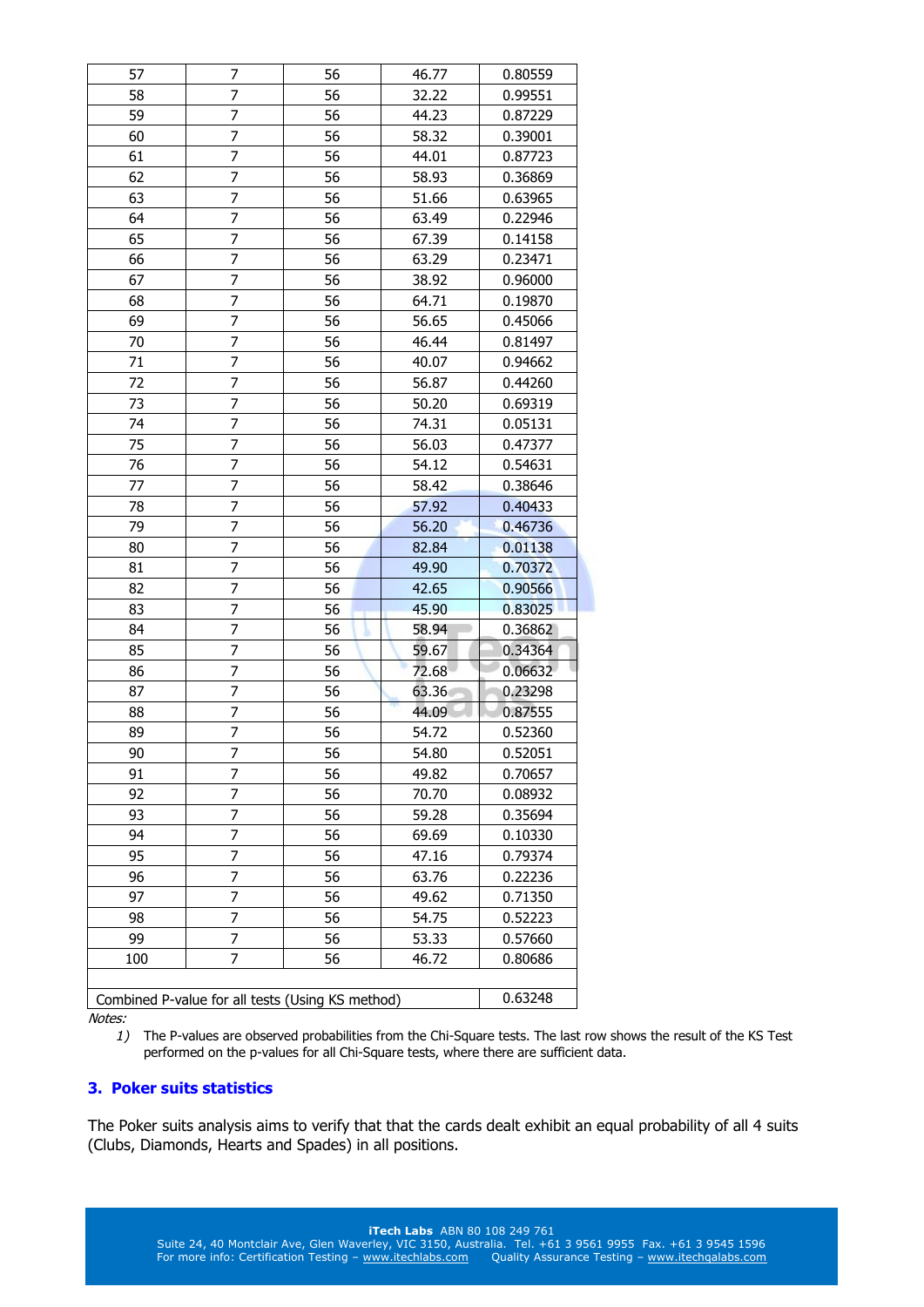The Poker suits analysis involved creating subsets of data and conducting Chi-square tests on each subset. The analysis performs a KS Test (Kolmogorov-Smirnov test) for uniform distribution on the observed pvalues, and the combined p-value result of this test is taken as the final result of the Suits statistics tests.

| <b>Test No.</b>         | <b>Positions</b> | <b>DOF</b> | <b>ChiSqr</b> | <b>P-Value</b> |
|-------------------------|------------------|------------|---------------|----------------|
| 1                       | 7                | 21         | 28.48         | 0.12698        |
| $\overline{c}$          | $\overline{7}$   | 21         | 21.36         | 0.43739        |
| 3                       | $\overline{7}$   | 21         | 28.18         | 0.13515        |
| $\overline{\mathbf{4}}$ | $\overline{7}$   | 21         | 16.45         | 0.74397        |
| 5                       | $\overline{7}$   | 21         | 15.46         | 0.79944        |
| 6                       | $\overline{7}$   | 21         | 20.94         | 0.46241        |
| 7                       | $\overline{7}$   | 21         | 26.67         | 0.18210        |
| 8                       | 7                | 21         | 13.83         | 0.87695        |
| 9                       | $\overline{7}$   | 21         | 21.77         | 0.41300        |
| 10                      | $\overline{7}$   | 21         | 26.53         | 0.18711        |
| 11                      | 7                | 21         | 27.16         | 0.16559        |
| 12                      | $\overline{7}$   | 21         | 21.49         | 0.42915        |
| 13                      | $\overline{7}$   | 21         | 20.10         | 0.51474        |
| 14                      | $\overline{7}$   | 21         | 21.95         | 0.40230        |
| 15                      | $\overline{7}$   | 21         | 21.14         | 0.45066        |
| 16                      | $\overline{7}$   | 21         | 31.50         | 0.06575        |
| 17                      | $\overline{7}$   | 21         | 16.43         | 0.74475        |
| 18                      | $\overline{7}$   | 21         | 22.75         | 0.35766        |
| 19                      | 7                | 21         | 16.26         | 0.75512        |
| 20                      | 7                | 21         | 21.31         | 0.44000        |
| 21                      | $\overline{7}$   | 21         | 30.04         | 0.09122        |
| 22                      | $\overline{7}$   | 21         | 19.43         | 0.55758        |
| 23                      | $\overline{7}$   | 21         | 21.67         | 0.41884        |
| 24                      | $\overline{7}$   | 21         | 25.65         | 0.22004        |
| 25                      | $\overline{7}$   | 21         | ж<br>22.09    | 0.39408        |
| 26                      | $\overline{7}$   | 21         | 21.75         | 0.41395        |
| 27                      | 7                | 21         | 26.95         | 0.17244        |
| 28                      | $\overline{7}$   | 21         | 23.46         | 0.31995        |
| 29                      | $\overline{7}$   | 21         | 10.49         | 0.97175        |
| 30                      | $\overline{7}$   | 21         | 13.78         | 0.87871        |
| 31                      | $\overline{7}$   | 21         | 16.46         | 0.74339        |
| 32                      | 7                | 21         | 20.96         | 0.46126        |
| 33                      | 7                | 21         | 21.86         | 0.40745        |
| 34                      | 7                | 21         | 12.08         | 0.93736        |
| 35                      | 7                | 21         | 19.23         | 0.57053        |
| 36                      | $\overline{7}$   | 21         | 15.18         | 0.81391        |
| 37                      | 7                | 21         | 40.64         | 0.00621        |
| 38                      | 7                | 21         | 19.39         | 0.56004        |
| 39                      | 7                | 21         | 14.70         | 0.83772        |
| 40                      | $\overline{7}$   | 21         | 28.00         | 0.14008        |
| 41                      | 7                | 21         | 17.66         | 0.67017        |
| 42                      | 7                | 21         | 18.10         | 0.64240        |
| 43                      | $\overline{7}$   | 21         | 14.57         | 0.84391        |
| 44                      | 7                | 21         | 23.73         | 0.30656        |
| 45                      | $\overline{7}$   | 21         | 16.32         | 0.75142        |
| 46                      | 7                | 21         | 32.21         | 0.05578        |
| 47                      | 7                | 21         | 19.97         | 0.52337        |
| 48                      | $\overline{7}$   | 21         | 29.14         | 0.11065        |

# **3.1 Poker suits statistics for 52 cards deck:**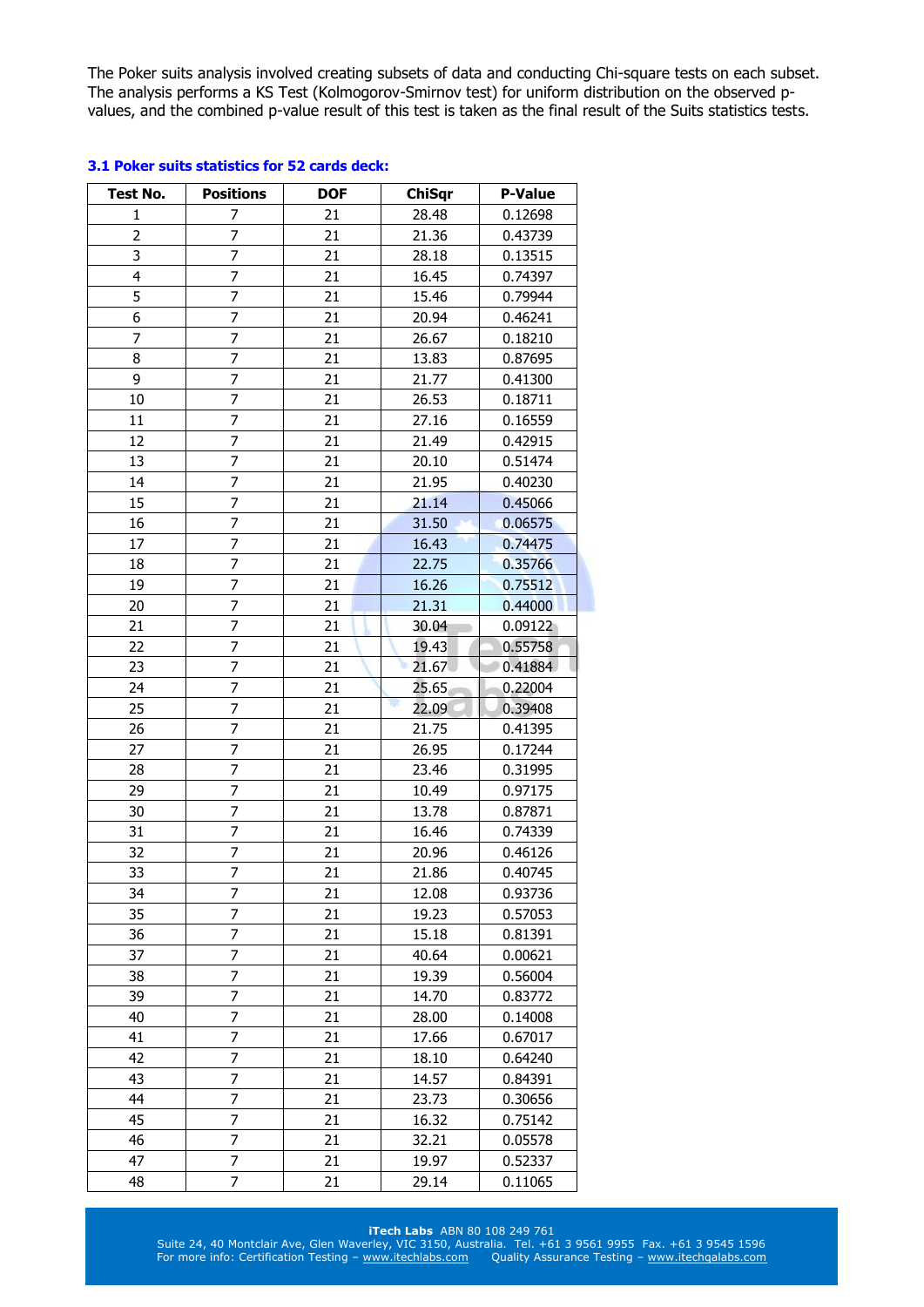| 49       | 7                                                | 21       | 30.87          | 0.07591            |
|----------|--------------------------------------------------|----------|----------------|--------------------|
| 50       | 7                                                | 21       | 16.55          | 0.73777            |
| 51       | 7                                                | 21       | 21.92          | 0.40431            |
| 52       | 7                                                | 21       | 30.36          | 0.08507            |
| 53       | $\overline{7}$                                   | 21       | 20.88          | 0.46657            |
| 54       | $\overline{7}$                                   | 21       | 20.96          | 0.46127            |
| 55       | 7                                                | 21       | 18.86          | 0.59440            |
| 56       | 7                                                | 21       | 18.90          | 0.59180            |
| 57       | $\overline{7}$                                   | 21       | 11.77          | 0.94554            |
| 58       | 7                                                | 21       | 20.73          | 0.47579            |
| 59       | 7                                                | 21       | 20.58          | 0.48462            |
| 60       | 7                                                | 21       | 35.88          | 0.02257            |
| 61       | 7                                                | 21       | 22.19          | 0.38862            |
| 62       | 7                                                | 21       | 14.10          | 0.86506            |
| 63       | 7                                                | 21       | 26.21          | 0.19852            |
| 64       | $\overline{7}$                                   | 21       | 15.15          | 0.81555            |
| 65       | 7                                                | 21       | 30.88          | 0.07562            |
| 66       | 7                                                | 21       | 28.65          | 0.12277            |
| 67       | $\overline{7}$                                   | 21       | 26.46          | 0.18958            |
| 68       | 7                                                | 21       | 16.48          | 0.74214            |
| 69       | 7                                                | 21       | 31.18          | 0.07067            |
| 70       | 7                                                | 21       | 12.76          | 0.91679            |
| 71       | 7                                                | 21       | 20.13          | 0.51334            |
| 72       | $\overline{7}$                                   | 21       | 21.86          | 0.40745            |
| 73       | $\overline{7}$                                   | 21       | 18.66          | 0.60707            |
| 74       | 7                                                |          |                | 0.12122            |
|          | 7                                                | 21<br>21 | 28.71          |                    |
| 75<br>76 | $\overline{7}$                                   | 21       | 33.38          | 0.04216            |
|          | 7                                                |          | 11.06<br>17.80 | 0.96151<br>0.66192 |
|          |                                                  |          |                |                    |
| 77       |                                                  | 21       |                |                    |
| 78       | 7                                                | 21       | 13.22          | 0.90074            |
| 79       | 7                                                | 21       | 21.28          | 0.44182            |
| 80       | 7                                                | 21       | 25.69          | 0.21844            |
| 81       | 7                                                | 21       | 31.74          | 0.06214            |
| 82       | $\overline{7}$                                   | 21       | 34.84          | 0.02940            |
| 83       | 7                                                | 21       | 25.41          | 0.22991            |
| 84       | 7                                                | 21       | 15.20          | 0.81297            |
| 85       | 7                                                | 21       | 21.30          | 0.44100            |
| 86       | 7                                                | 21       | 25.47          | 0.22752            |
| 87       | 7                                                | 21       | 25.87          | 0.21134            |
| 88       | 7                                                | 21       | 22.12          | 0.39244            |
| 89       | 7                                                | 21       | 12.15          | 0.93554            |
| 90       | 7                                                | 21       | 22.11          | 0.39317            |
| 91       | 7                                                | 21       | 23.36          | 0.32493            |
| 92       | $\overline{7}$                                   | 21       | 18.54          | 0.61455            |
| 93       | 7                                                | 21       | 39.70          | 0.00810            |
| 94       | 7                                                | 21       | 23.01          | 0.34340            |
| 95       | 7                                                | 21       | 12.77          | 0.91639            |
| 96       | 7                                                | 21       | 31.93          | 0.05948            |
| 97       | 7                                                | 21       | 17.30          | 0.69261            |
| 98       | 7                                                | 21       | 24.15          | 0.28569            |
| 99       | 7                                                | 21       | 15.44          | 0.80029            |
| 100      | 7                                                | 21       | 27.25          | 0.16261            |
|          | Combined P-value for all tests (Using KS method) |          |                | 0.13007            |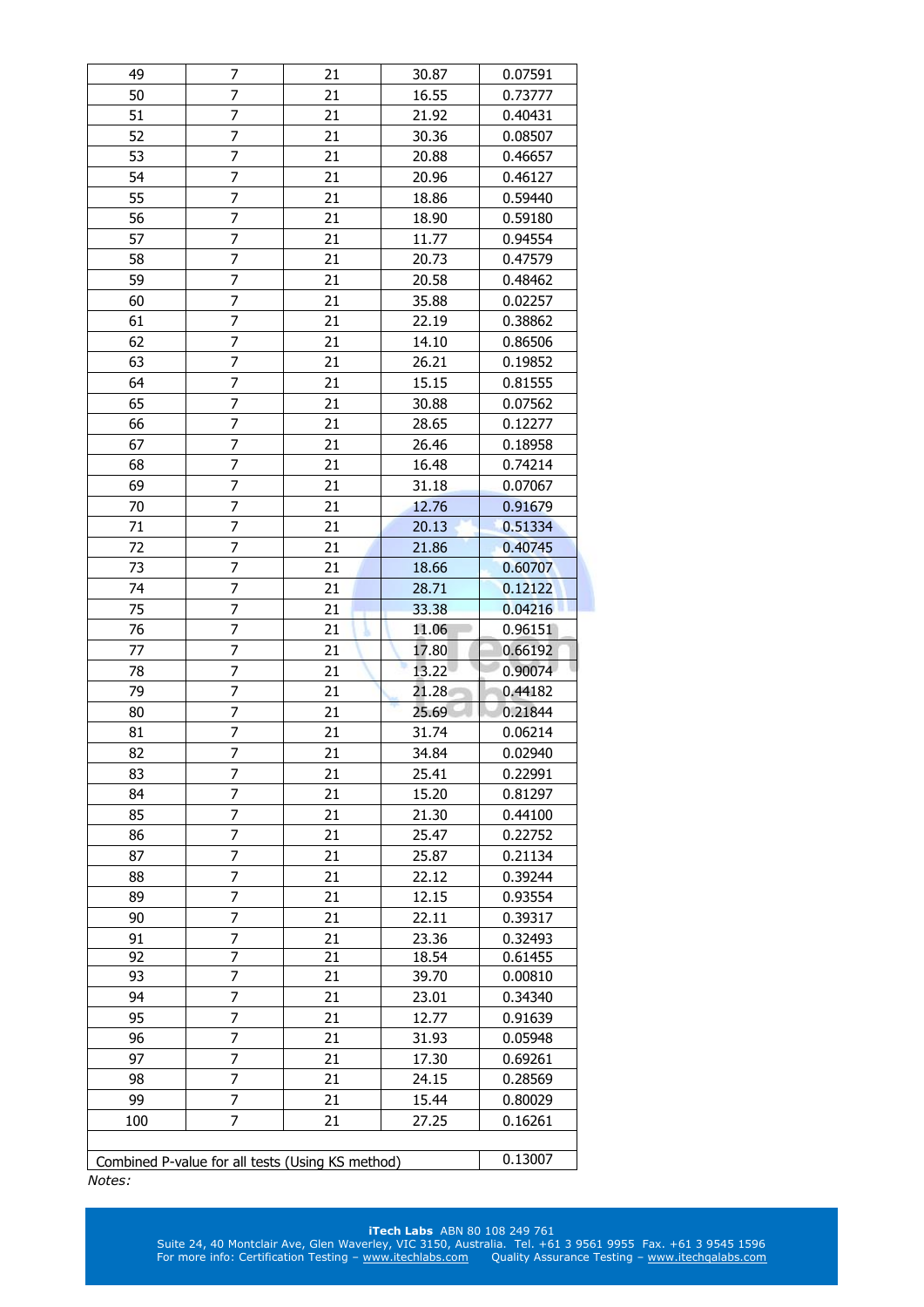*1)* The P-values are observed probabilities from the Chi-Square tests. The last row shows the result of the KS Test performed on the p-values for all Chi-Square tests, where there are sufficient data.

| <b>Test No.</b> | <b>Positions</b> | <b>DOF</b> | <b>ChiSqr</b> | <b>P-Value</b> |
|-----------------|------------------|------------|---------------|----------------|
| 1               | 7                | 21         | 20.86         | 0.46728        |
| 2               | 7                | 21         | 23.76         | 0.30483        |
| 3               | 7                | 21         | 10.03         | 0.97849        |
| 4               | 7                | 21         | 14.66         | 0.83981        |
| 5               | 7                | 21         | 24.21         | 0.28309        |
| 6               | 7                | 21         | 24.52         | 0.26855        |
| 7               | 7                | 21         | 20.22         | 0.50762        |
| 8               | 7                | 21         | 22.55         | 0.36832        |
| 9               | $\overline{7}$   | 21         | 26.49         | 0.18845        |
| 10              | 7                | 21         | 12.94         | 0.91085        |
| 11              | 7                | 21         | 44.16         | 0.00223        |
| 12              | 7                | 21         | 24.90         | 0.25135        |
| 13              | 7                | 21         | 19.16         | 0.57488        |
| 14              | 7                | 21         | 20.90         | 0.46482        |
| 15              | $\overline{7}$   | 21         | 10.94         | 0.96402        |
| 16              | 7                | 21         | 27.75         | 0.14733        |
| 17              | 7                | 21         | 25.28         | 0.23524        |
| 18              | 7                | 21         | 10.82         | 0.96611        |
| 19              | 7                | 21         | 15.80         | 0.78078        |
| 20              | 7                | 21         | 24.40         | 0.27408        |
| 21              | $\overline{7}$   | 21         | 16.89         | 0.71787        |
| 22              | 7                | 21         | 14.34         | 0.85437        |
| 23              | 7                | 21         | 20.45         | 0.49306        |
| 24              | $\overline{7}$   | 21         | 36.10         | 0.02128        |
| 25              | 7                | 21         | 18.74         | 0.60156        |
| 26              | 7                | 21         | 22.14         | 0.39171        |
| 27              | 7                | 21         | 14.68         | 0.83866        |
| 28              | 7                | 21         | 27.95         | 0.14152        |
| 29              | 7                | 21         | 29.31         | 0.10671        |
| 30              | 7                | 21         | 13.82         | 0.87704        |
| 31              | 7                | 21         | 26.83         | 0.17648        |
| 32              | 7                | 21         | 24.15         | 0.28575        |
| 33              | 7                | 21         | 20.88         | 0.46629        |
| 34              | 7                | 21         | 13.71         | 0.88165        |
| 35              | 7                | 21         | 21.16         | 0.44921        |
| 36              | 7                | 21         | 31.70         | 0.06271        |
| 37              | 7                | 21         | 30.22         | 0.08758        |
| 38              | 7                | 21         | 23.82         | 0.30166        |
| 39              | 7                | 21         | 27.14         | 0.16640        |
| 40              | 7                | 21         | 20.33         | 0.50058        |
| 41              | 7                | 21         | 31.97         | 0.05899        |
| 42              | 7                | 21         | 24.14         | 0.28613        |
| 43              | $\overline{7}$   | 21         | 18.86         | 0.59386        |
| 44              | 7                | 21         | 10.70         | 0.96825        |
| 45              | 7                | 21         | 19.59         | 0.54722        |
| 46              | 7                | 21         | 28.95         | 0.11516        |
| 47              | 7                | 21         | 29.83         | 0.09542        |
| 48              | 7                | 21         | 25.46         | 0.22795        |
| 49              | 7                | 21         | 16.74         | 0.72650        |
| 50              | 7                | 21         | 21.48         | 0.42999        |

## **3.2 Poker suits statistics for 36 cards deck:**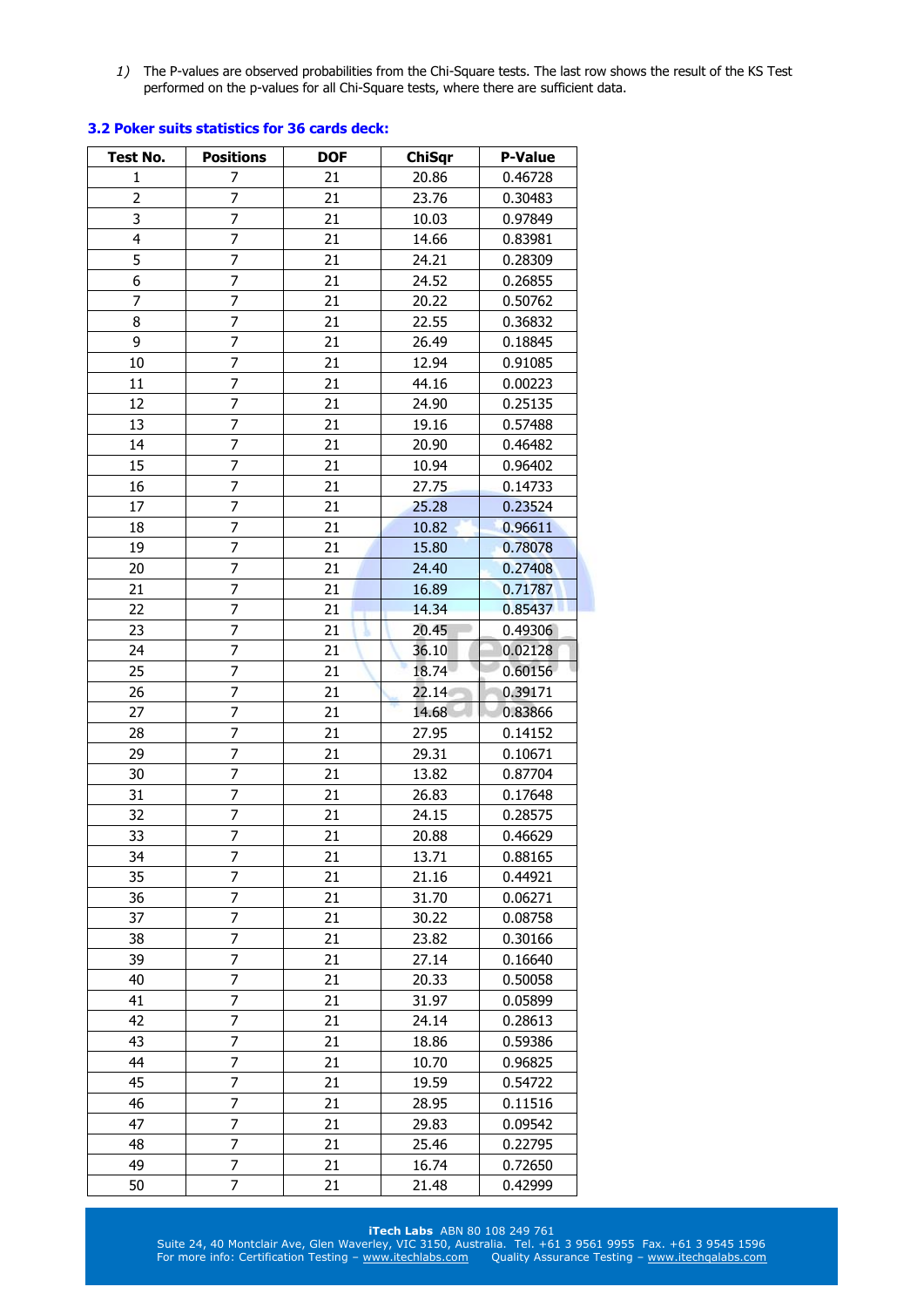| 51  | 7                                                | 21 | 26.98 | 0.17138 |
|-----|--------------------------------------------------|----|-------|---------|
| 52  | 7                                                | 21 | 21.81 | 0.41065 |
| 53  | 7                                                | 21 | 19.59 | 0.54722 |
| 54  | 7                                                | 21 | 19.52 | 0.55182 |
| 55  | 7                                                | 21 | 17.31 | 0.69203 |
| 56  | 7                                                | 21 | 19.18 | 0.57385 |
| 57  | 7                                                | 21 | 19.20 | 0.57231 |
| 58  | $\overline{7}$                                   | 21 | 9.18  | 0.98769 |
| 59  | 7                                                | 21 | 15.89 | 0.77591 |
| 60  | 7                                                | 21 | 36.61 | 0.01866 |
| 61  | 7                                                | 21 | 21.24 | 0.44437 |
| 62  | 7                                                | 21 | 20.14 | 0.51266 |
| 63  | 7                                                | 21 |       |         |
| 64  | $\overline{7}$                                   |    | 18.46 | 0.61999 |
|     |                                                  | 21 | 21.38 | 0.43572 |
| 65  | 7                                                | 21 | 17.94 | 0.65305 |
| 66  | 7                                                | 21 | 30.68 | 0.07915 |
| 67  | 7                                                | 21 | 19.43 | 0.55745 |
| 68  | 7                                                | 21 | 33.17 | 0.04439 |
| 69  | 7                                                | 21 | 20.31 | 0.50158 |
| 70  | $\overline{7}$                                   | 21 | 25.88 | 0.21106 |
| 71  | 7                                                | 21 | 20.59 | 0.48409 |
| 72  | 7                                                | 21 | 14.10 | 0.86527 |
| 73  | 7                                                | 21 | 24.28 | 0.27969 |
| 74  | 7                                                | 21 | 14.90 | 0.82794 |
| 75  | 7                                                | 21 | 31.70 | 0.06283 |
| 76  | 7                                                | 21 | 15.23 | 0.81113 |
| 77  | $\overline{7}$                                   | 21 | 20.80 | 0.47122 |
| 78  | 7                                                | 21 | 21.92 | 0.40436 |
| 79  | 7                                                | 21 | 21.20 | 0.44703 |
| 80  | 7                                                | 21 | 16.83 | 0.72148 |
| 81  | 7                                                | 21 | 16.48 | 0.74210 |
| 82  | 7                                                | 21 | 16.97 | 0.71280 |
| 83  | $\overline{7}$                                   | 21 | 20.53 | 0.48782 |
| 84  | 7                                                | 21 | 38.64 | 0.01082 |
| 85  | 7                                                | 21 | 11.11 | 0.96064 |
| 86  | 7                                                | 21 | 13.42 | 0.89320 |
| 87  | 7                                                | 21 | 22.75 | 0.35756 |
| 88  | 7                                                | 21 | 16.80 | 0.72292 |
| 89  | 7                                                | 21 | 29.76 | 0.09700 |
| 90  | 7                                                | 21 | 21.16 | 0.44897 |
| 91  | 7                                                | 21 | 26.74 | 0.17976 |
| 92  | 7                                                | 21 | 15.26 | 0.80968 |
| 93  | 7                                                | 21 | 31.62 | 0.06388 |
| 94  | 7                                                | 21 | 27.76 | 0.14721 |
| 95  | 7                                                | 21 | 14.34 | 0.85474 |
| 96  | 7                                                | 21 | 15.86 | 0.77746 |
| 97  | 7                                                | 21 | 18.58 | 0.61181 |
|     |                                                  |    |       |         |
| 98  |                                                  |    |       |         |
|     | 7                                                | 21 | 30.52 | 0.08195 |
| 99  | 7                                                | 21 | 23.71 | 0.30722 |
| 100 | 7                                                | 21 | 23.93 | 0.29671 |
|     | Combined P-value for all tests (Using KS method) |    |       | 0.44671 |

*1)* The P-values are observed probabilities from the Chi-Square tests. The last row shows the result of the KS Test performed on the p-values for all Chi-Square tests, where there are sufficient data.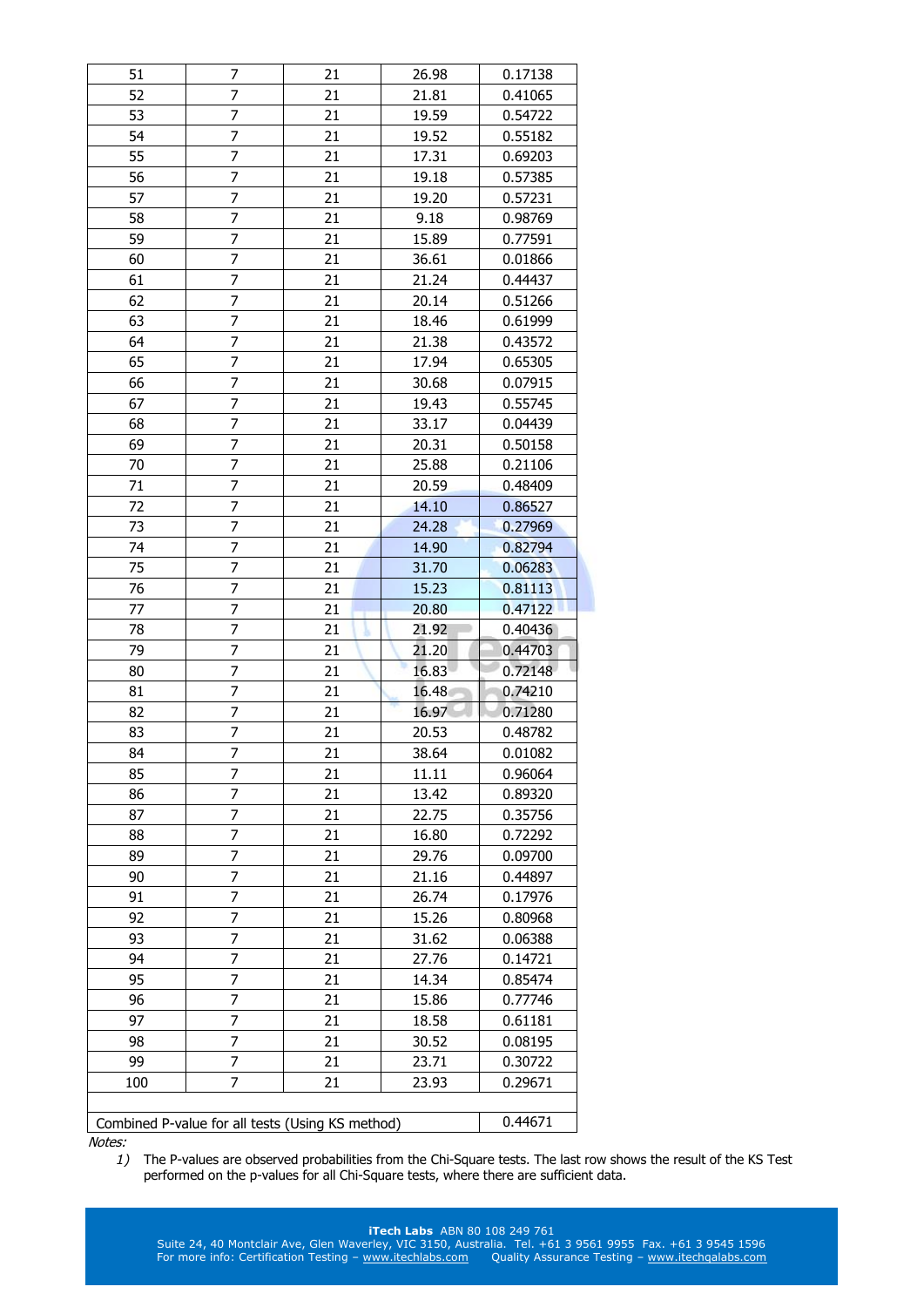# **4. Summary of the analysis**

## **4.1 Summary of the analysis of 52 cards deck:**

The analysis of 52 cards completes by combining the result of the KS Test performed in the 3 types of analysis (Hand Types, Ranks and Suits) for 52 card decks using the Holm's method and producing a single Combined P -value.

The combined p-value produced using the Holm's method is used as indication for statistical randomness.

| <b>Combination of p-values using Holm's Method</b> |                |                   |  |  |  |
|----------------------------------------------------|----------------|-------------------|--|--|--|
| Test                                               | <b>P-Value</b> | <b>P-Adjusted</b> |  |  |  |
| <b>Ranks Test</b>                                  | 0.72562        | 0.72562           |  |  |  |
| <b>Suits Test</b>                                  | 0.13007        | 0.39022           |  |  |  |
| Hand Types Test                                    | 0.19951        | 0.39903           |  |  |  |
|                                                    |                |                   |  |  |  |
| <b>Combined P-Value using Holm's Method</b>        | 0.39022        |                   |  |  |  |

Notes:

1) The combined p-value of all statistical tests using Holm's Method conducted for 52 card decks is greater than the minimum value of 0.05 which indicates that the randomness of the observed data falls within 95% confidence limits.

The final outcome of the analysis of 52 cards deck indicates that the RNG is working correctly.

## **4.2 Summary of the analysis of 36 cards deck:**

The analysis of 36 cards completes by combining the result of the KS Test performed in the 3 types of analysis (Hand Types, Ranks and Suits) for 36 card decks using the Holm's method and producing a single Combined P -value. Where there are insufficient data the individual Chi-Square tests results are used in the Holm's method for producing a combined p-value.

The combined p-value produced from the using the Holm's method is used as indication for statistical randomness.

| <b>Combination of p-values using Holm's Method</b> |                |                   |  |  |  |  |
|----------------------------------------------------|----------------|-------------------|--|--|--|--|
| <b>Test</b>                                        | <b>P-Value</b> | <b>P-Adjusted</b> |  |  |  |  |
| <b>Ranks Test</b>                                  | 0.63248        | 1.00000           |  |  |  |  |
| <b>Suits Test</b>                                  | 0.44671        | 1.00000           |  |  |  |  |
| Hands Type Test                                    | 0.28016        | 1.00000           |  |  |  |  |
| Hands Type Test                                    | 0.38272        | 1.00000           |  |  |  |  |
| Hands Type Test                                    | 0.88023        | 1.00000           |  |  |  |  |
| Hands Type Test                                    | 0.85364        | 1.00000           |  |  |  |  |
| Hands Type Test                                    | 0.78664        | 1.00000           |  |  |  |  |
|                                                    |                |                   |  |  |  |  |
| <b>Combined P-Value using Holm's Method</b>        | 1.00000        |                   |  |  |  |  |

Notes:

1) The combined p-value of all statistical tests using Holm's Method conducted for 36 card decks is greater than the minimum value of 0.05 which indicates that the randomness of the observed data falls within 95% confidence limits.

The final outcome of the analysis of 36 cards deck indicates that the RNG is working correctly.

# **5. Conclusion**

Analysis of actual data from game logs for 'Hand Types, 'Ranks' and 'Suits' for **52-card decks** and **36-card decks** indicated statistical randomness.

iTech Labs has done limited sanity checks to verify the integrity of the game logs. iTech Labs also maintains a copy of the game logs for verification purposes. There were a large enough number of game records to give the calculations sufficient statistical power.